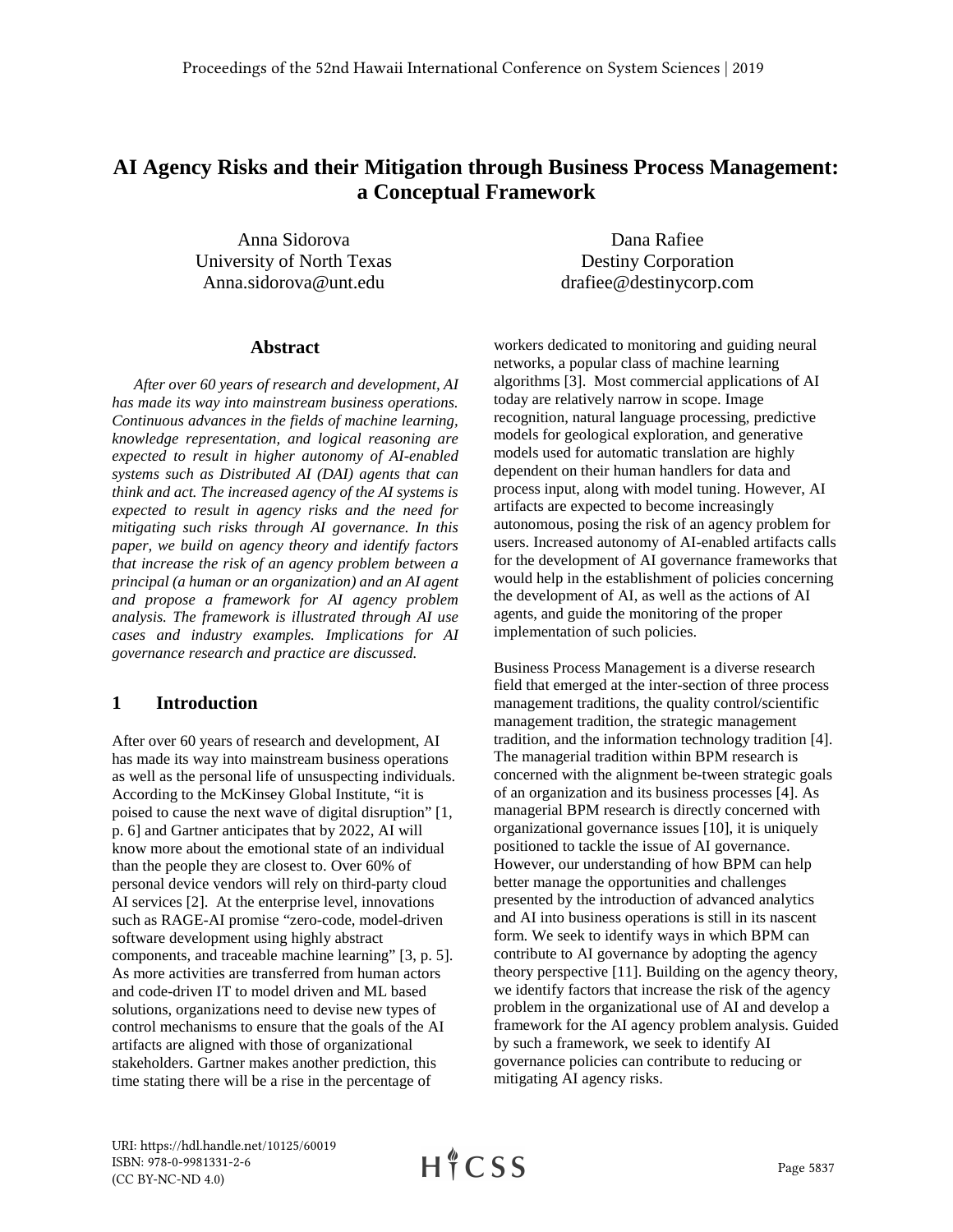Specifically, we seek to answer the following research questions:

- 1. What factors increase the risk of the agency risks in organizational use of AI?
- How can BPM help address the AI agency risks?

In the next section, we provide a brief background on AI, also known as Machine Intelligence, as well as the key tenets of the agency theory. We then develop a conceptual framework for analyzing agency risks associated with the organizational use of AI and illustrate it using industry examples and AI use case vignettes. Next, we examine how various governance policies can be helpful in addressing the AI agency problem and identify roadblocks that need to be addressed. Finally, implications for AI governance researchers and practitioners are discussed.

### **2 Theory and background**

### **2.1 The rise of Artificial Intelligence**

The term artificial intelligence was coined in 1955 and the Turing test for artificial intelligence was famously described in a 1950 publication [4], [5]. Since then, the AI field has endured periods of fast progress punctuated with periods of relative inactivity as the AI community has not been able to meet the inflated expectations of its stakeholders [6]. In the early 2000s, a confluence of several technological trends led to an exponential growth in AI capabilities. Several important milestones followed: the development of a self-driving car, increased accuracy of the identification of fraud in financial transactions, and the development of AI algorithms capable of beating human contestants in such games as Jeopardy, Go, and Poker [7, p. 9]. While most currently available AI systems are narrow in scope and designed to excel in performing specific tasks, significant progress in areas such as representation learning, transfer learning, and reinforcement learning is contributing to the development of Artificial General Intelligence. For example, while facial recognition is available today, the Deep Learning algorithms can determine anyone's mood based on their facial expressions and actions.

### **2.2 Agency theory**

Agency theory was developed as a means for examining situations in which cooperating parties have different goals or attitudes towards work or risk [8]. It has since been applied to executive and employee compensation, inter-firm contract design, and more.

[9]–[12]. At the core of the theory lies the relationship between a principal (a party who delegates the work) and an agent (a party who performs the work). Most applications of agency theory are focused on resolving the agency problem, which can arise "when (a) the desires or goals of the principal and agent conflict and (b) it is difficult or expensive for the principal to verify what the agent is actually doing" [13, p. 58].

Governance can be generally defined as a set of structures and processes put in place to mitigate the agency problem within an organization or a process, e.g. to ensure that actors performing specific activities do so in such a way as to maximize goal attainment of organizational stakeholders. Governance mechanisms such as measurement of pre-defined metrics can help reduce the agency problem in one of two ways: by increasing goal alignment between the principal and the agent, or by reducing information asymmetry, e.g. making the agent's actions transparent to the principal. Agency theory suggests that certain governance mechanisms and contractual arrangements help increase goal alignment between a principal and an agent. In addition, information systems and task characteristics are proposed to moderate the effect of different governance arrangements on the agency risks [13].

Governance mechanisms targeting goal alignment include compensation contracts that tie agent pay to goal attainment by the principal, e.g., stock options for executives or bonuses for sales representatives. Governance mechanisms targeting information asymmetry include a means for limiting the agent's actions to those approved by the principal through the process of formalization and automation. This also helps increase the transparency of the agent's actions through management reporting, audit trails, and metric measurement.

### **2.3 BPM and the Process View of the Firm**

In general, BPM can be defined as an organizational paradigm in which organizations are viewed as a collection of processes and managerial challenges. These are addressed through defining, analyzing, implementing, and continuously improving such processes. Within BPM, a process is defined as a network of activities performed in parallel or in sequence to achieve a desired outcome. In structured processes, the flow of activities, their inputs and outputs are well defined, described in organization-al policies and procedures, and enforced through workflow automation systems. However, well-structured processes are easily imitable and thus cannot be a source for competitive advantage [21], [22]. Unstructured processes, such as product development or strategic planning, are characterized by variability in the flow of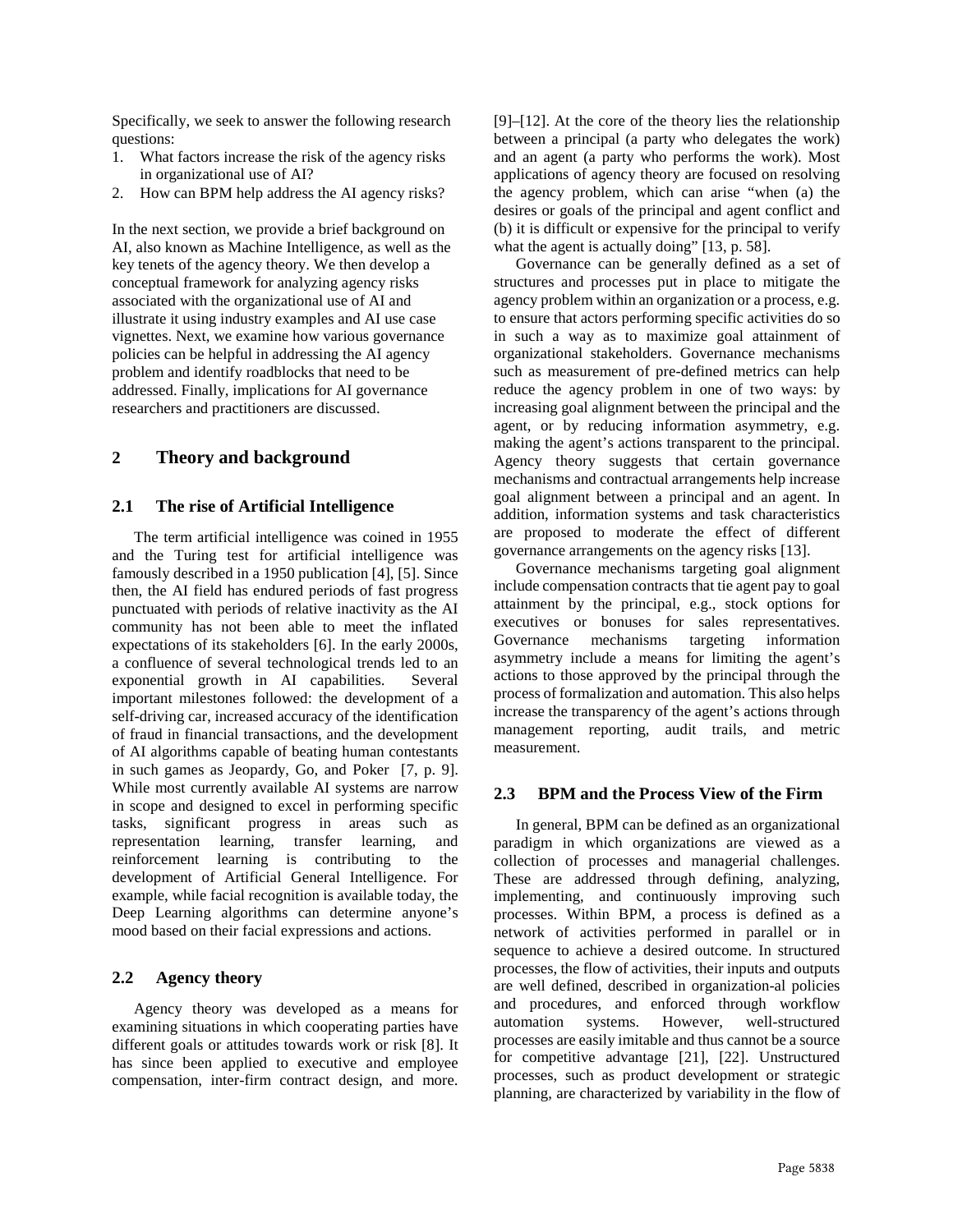activities, expected outputs and available inputs. Moreover, the nature of work as well as re-sources necessary for accomplishing it are not well understood or purposefully kept ambiguous. Instead, organizations rely on process participants to search for available (and relevant) inputs and devise a way for converting such inputs into the best possible output. Unstructured processes are not easy to imitate and thus represent a more reliable source of competitive advantage.

BPM practitioners distinguish between transactional, development, enabling, and governing processes [4]. Transactional processes such as production, purchasing, fulfillment, and payroll are highly structured and support everyday business operations. Development processes such as product development and marketing are less structured and often generate information that is referenced by transactional processes, including product descriptions and prices, marketing and recruitment materials, etc. Development of human and IT resources is achieved through enabling processes, whereas governing processes are concerned with strategic planning, as well as risk and performance management [4].

Although activities are the key building blocks of processes, BPM is generally less concerned with how activities are performed. Rather, it focusses on what the inputs and outputs of such activities are, when the activities are performed (the flow), and to some degree, by whom they are performed (the actors) [23]. Activities receive inputs from other activities within or outside the process and convert them into output. Such outputs are used as inputs into other activities inside or outside of the process. Activities consume resources, which may include labor, information, or physical resource. However, the resources and their types are not well defined within the BPM frame-work and the issue of resource consumption is not fully addressed in BPM research [24].

In BPM, actor/roles include human process participants, computer information systems and potentially organizational units. Actors typically perform multiple activities and may be involved in several processes, although a certain level of specialization among actors is expected. Actors' time is viewed as a resource, and an actor cannot typically perform two activities at the same time [24]. In structured processes, actors have limited autonomy as their actions are either completely predefined (as is the case with code-based software or automated production processes), or severely constrained by workflow management systems. Unstructured processes are characterized by high actor autonomy and high agency risk. Therefore, actors' compensation plans are devised to ensure that they act in the best interests of the organization [18].

## **3 Conceptual framework**

### **3.1 Agency in AI**

The concept of agency is central to the field of Artificial Intelligence. In AI, an agent is defined as "anything that can be viewed as perceiving its environment through sensors and acting upon that environment through actuators" [6]. An agent is rational if it selects actions that optimize its performance measure given available information. Information available to an agent comes from two sources, the prior knowledge provided to the agent by its designer and the information received by the agent through its percepts. A performance measure represents the key mechanism through which the goals of the agent are defined in relation to desirability of environmental states that result from the agent's actions.

An agent is considered autonomous to the extent it can compensate for partial or incorrect prior knowledge by learning from its actions and the percepts received from the environment. Therefore, ability to learn from its actions and from the data provided by its environment is considered a critical part of AI capability. Learning can be applied to different components of an agent, including the ability to infer relevant properties of the environment from percepts, resulting in the agent's own possible actions as well as the utility of information describing the desirability of world states [6, p. 694]. Consequently, machine learning is considered a key component of AI research and practice [1].

However, the ability to learn and the autonomy of an agent is restricted by the variety and format of percepts it can receive from its environment. The agent's autonomy is restricted to the extent to which it relies on human actors or human-designed processes as sources of information. As the agent gains the ability to accept and learn from stimuli directly from the environment through sensors or by means of computer vision or natural language processing, its autonomy increases.

### **3.2 AI and the Agency Problem**

As in other types of principal agent relationships, agency risks in organizational use of AI stems from two sources, differences between the principal's and the agent's goals, and information asymmetries stemming from the lack of transparency about the agent's operations. Therefore, in order to understand the AI agency risks, it is important to define what the factors are that influence the level of alignment between the intelligent agent's goals vs. the principal's goals, and the level of transparency of AI operations.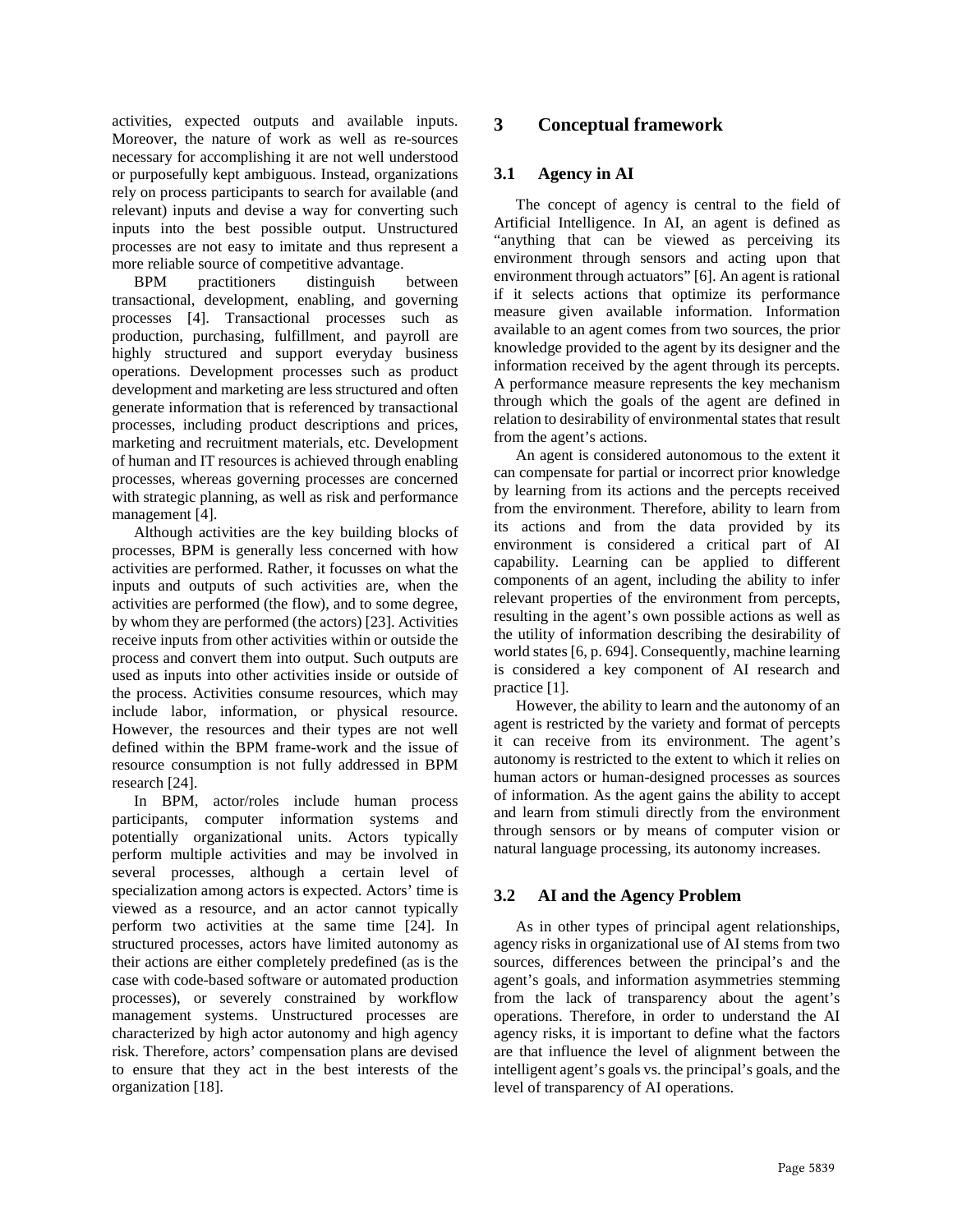Regarding AI and Goal Alignment, AI researchers and practitioners generally believe that it is possible and even necessary to assume that AI artifacts have goals. Significant research in the AI field focuses specifically on goal setting in AI [14], [15]. A rational AI agent will act to achieve environmental states that optimize its utility function. However, the agent's specific goals, at any point in time, are also influenced by its knowledge about the contribution of different environmental states to its utility function [6]. It is presumed that the ultimate utility function is defined by the designer of the AI; however, the contribution of different environmental states to the utility function may be a part of the a priori knowledge provided by the agent or by the designer or learned through reinforcement learning. In addition, agents typically have incomplete knowledge of environmental states, and therefore its goals will be influenced by its ability to infer the state of the environment from its percepts, the use of artificial inference. This ability is usually acquired by an agent through the process of supervised, semi-supervised, and unsupervised learning.

Assuming that the principal is an organization that deploys an AI artifact, its goal can be expected to optimize value for its stakeholders. Such a general goal is usually translated into a series of more detailed objectives that guide the performance of individual organizational units or processes. AI artifacts can be deployed within a particular business unit or business process. Therefore, for the purpose of this discussion, we will assume the principal's goals to be the objectives of the business unit or business process within which an AI artifact is deployed. We will consider separate situations when the same AI artifact is deployed in two different processes that have different objectives.

Let us examine the goal setting process for an AI artifact (the agent) in relation to the goals of a focal business unit (the principal). It is logical to assume that if an AI artifact is developed as a means to support the focal process, its utility function will be aligned with the process objectives. For example, a robot developed specifically for supporting a specific production process is expected to help optimize the objectives of that process. Similarly, a predictive model developed by an investment bank for identifying stock trading opportunities is expected to maximize the objectives of the process for which it is deployed, and presumably for the benefits of the bank as a whole [16], [17]. It is important to understand that to the extent to which an AI artifact is capable of learning from the environment, it is possible that its goals are distorted by exposure to biased environmental stimuli. For example, a trading algorithm trained on data from value stocks only is likely to underperform when asked to trade growth stocks or international securities. This introduces goal

volatility of AI artifacts that are based on online and reinforcement learning algorithms.

It is also possible that an AI artifact is developed by a third party and is deployed by a focal unit or process. Industry reports suggest that investments in AI are concentrated among a group of large technology companies and start-ups specializing in AI [1]. Such companies have access to the top AI talent and technology expertise. In addition, many such companies also have access to large volumes of data they collect as a by-product of providing their services; along with the purchase of data from data append providers such as Experian, Acxiom, and the Weather Company. They leverage such data for AI training [18], [19]. Therefore, it is likely that a large share of AI artifacts will be developed by these AI leaders, and deployed by other organizations in their business processes [20]. In these cases, it is logical to expect that the utility function of AI artifacts will be set up in such a way as to maximize the value for the company.

To the extent to which the AI developer is deriving value from the sale of the AI artifact, such artifacts will seek to maximize the value for its users. For example, a corporation selling large-scale AI applications to its corporate clients is expected to ensure that such applications deliver value for such clients. This is usually achieved by re-training a pre-trained model with tailored client data. This approach is referred to as transfer learning [21]. Organizational research on the agency suggests that the efforts of the AI developer to customize the AI artifact to the needs of the deploying company will be influenced by the presence of competition from other AI providers, outcome controls on the part of the client, and other factors.

On the other hand, a seller of consumer-focused AI artifacts, such as Amazon Echo or Google Home, is likely to configure the utility function of such devices in a way that maximizes the value of the provider as well as the consumer. One common way in which AI providers derive value is by collecting data from AI users to further train the AI platform [18]. One could expect that once such consumer data becomes less valuable [19], other AI providers will seek other sources of value such as using their AI to promote third party products and services to consumers. Therefore, one may expect goal alignment to be the lowest in the case of consumer or off-the-shelf AI.

In summary, the level of goal alignment between the principal (an organizational process) and the agent (an AI artifact) is expected to vary depending on a variety of factors. These include whether or not an AI artifact was built by the deploying organization or by a third party, along with the nature of contractual arrangements between the AI provider and the deploying organization. It will also be influenced by whether the artifact was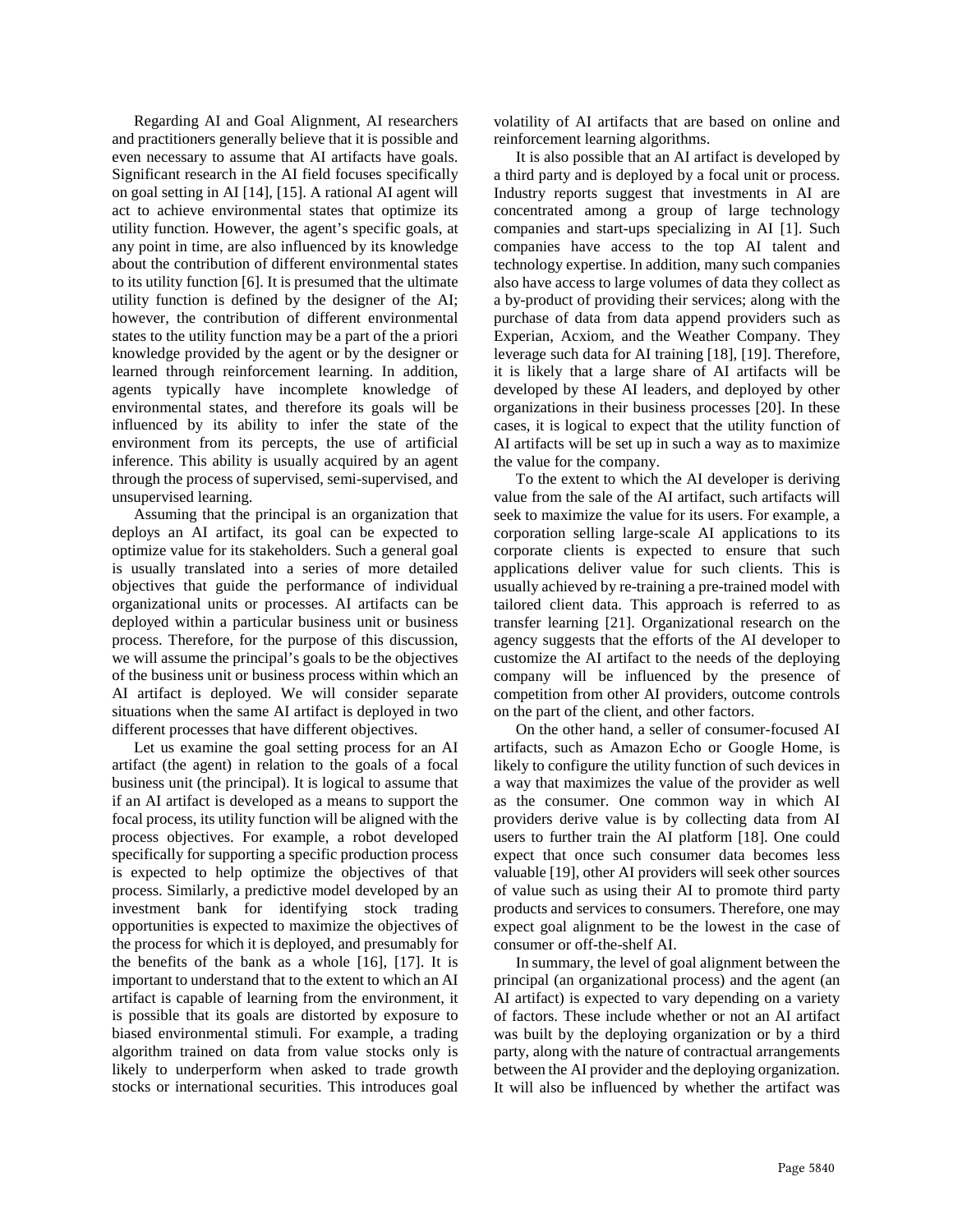developed for the specific process or for a generic class of problems, and by the data used for the training of the artifact (see Figure 1).



**3.2.1. Transparency in AI operations.** Concerns about the lack of transparency of AI operations lie at the center of the discourse about the threat of AI [22]–[24]. The lack of transparency can be attributed to three factors: (1) computational algorithms and models that are difficult to understand/interpret especially as they become less stable and more adaptable, (2) lack of transparency regarding data sources for AI, especially as AI becomes capable of receiving data directly from the environment, and (3) the sheer speed and computational capacity of AI artifacts make their operations virtually impossible to audit.

Traditional software algorithms are designed to implement the rules devised by humans. In contrast, model-based software is expected to derive its rules from the data it is given. Conceptually, data driven rules are not new. Complex statistical models have long been the basis of many business and engineering applications. However, until recently, the models used in practice such as decision trees, linear and logistic regression, SVM models and case-based learning algorithms, have been amenable to human interpretation. Decision trees are the easiest to interpret in terms of business rules. Therefore, they have been heavily used in processes that require a high level of transparency due to regulatory considerations. Interpretation of regression models requires more extensive background knowledge, but is still rather straightforward. In comparison, advanced ML algorithms present a significant challenge in terms of interpretation. From ensemble models, to neural

networks, the interpretability of the decision algorithms becomes more difficult. In addition, deep neural network models are nearly impossible to interpret, hence the creation of the Explainable AI (XAI) in the LIME project (Local Interpretable Model-Agnostic Explanations). Moreover, advanced AI is expected to rely on pipelines of models that are consecutively applied to data inputs, thus ensuring that such models represent a complete black box for its user. Complex AI models deliver superior predictive performance, and thus are expected to be adopted by organizations seeking to maximize return on investments. Yet, black box models and algorithms also significantly increase the risk of the agency problem.

The second key factor that leads to the decrease in the transparency of AI operations is the ability of AI to gather data directly from the environment, without human mediation. This ability is fostered by two trends. The first one is the proliferation of IoT devices which collect data through a series of sensors and share such data with other devices in the network [2]. As research in multi-agent negotiations advances, AI artifacts are expected to be able to broker agreements with other devices to access their data. Such agreements are likely to be numerous, expressed in computer code, and too costly for continuous human oversight. This will lead human actors to gradually relinquishing control over data access and sharing to AI. The second trend, continuous progress in representation learning, including image, video and speech recognition leads to increasing adoption of AI for data input into business processes, and for its use in pattern discovery in diverse unstructured data [21].

In summary, transparency of AI operations is influenced by several factors, including the learning and decision-making algorithms that are embedded into the AI artifacts, the complexity of the AI artifacts, the information gathering abilities of the artifacts, as well as by the system of explanations incorporated into the artifacts.

**3.2.2. Analyzing AI agency risk.** Combining the two factors, the risk for an agency problem increases as the levels of both operational transparency and goal alignment decrease. The agency problem is the lowest in situations where isolated ML solutions based on easily interpretable algorithms, such as decision trees or logistic regression, are developed in house for a specific process task. The agency problem increases as the AI solutions become more sophisticated, combine multiple deep learning algorithms and are able to receive data directly from the environment. Highly sophisticated AI algorithms pose an agency risk even when they are developed in-house. Such risks may stem from a poorly defined utility function or from AI learning undesirable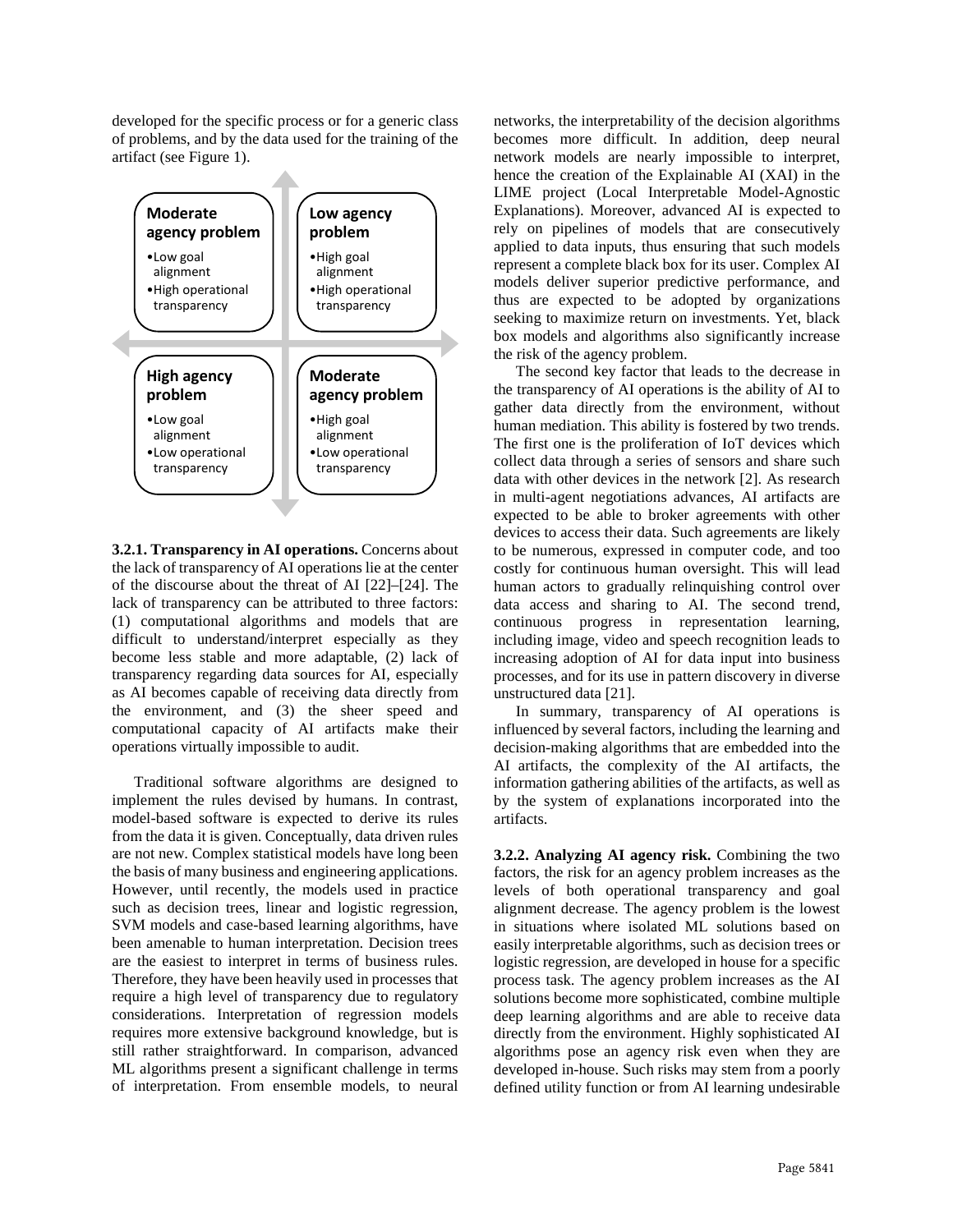behavior from erroneous or biased data as referenced by Cathy O'Neil at a recent TED Talk on introducing human bias into objective algorithms (https://www.ted.com/speakers/cathy\_o\_neil). The agency problem increases as an organization outsources the development of AI artifacts to third parties thus relinquishing control over the utility function and the training data. To the extent that the sourced AI is relatively simple, the agency problem can be mitigated through the analysis of the underlying decision models, or through output control as in the case with simple image and speech recognition applications.

### **3.3 Applying AI agency framework to industry cases**

**Case 1**. Anti-Money Laundering and Fraud is a significant challenge for many financial institutions, with losses amounting to millions of dollars every year. The industry standard software and methods in use today support the development of rules-based systems to catching fraudsters. Business users in financial institutions must think about what type of fraudulent transaction could take place or have happened in the past. They then create training data sets by identifying such types of events in historical data, and using analytics software to help develop business rules for identifying potential fraudulent transactions based on past events. These rules are then deployed to screening real-time transactions. Another approach would be to allow the machine to sift through the data and look for patterns in transactions in real time. The upside of this would be that relevant patterns not known before and not always detected by humans, can be identified and rules can be modified dynamically to account for such patterns. Notably, this would reduce AI operational transparency and heighten AI agency risk.

**Case 2.** Is it really you withdrawing money at the ATM? Deep Learning models executed on IBM's PowerAI platform were used in banks in China and the U.K. to take ATM camera data, analyze it in real time and determine if the user was covering up their face. If the algorithm inferred an issue, the ATM would immediately shut down and stop all transactions, along with contacting the authorities. ATM crimes of this nature have been significantly reduced. The case involves the use of a third-party AI platform. However, the agency risk is mitigated by the relative transparency of how the AI artifact is used in a business process. Such transparency allows banks to adjust the use of the algorithm for locations/seasons when partial face coverage is common, as in the middle of the winter in Siberia.

**Case 3.** A very large airport store with multiple locations used IoT video to analyze its customers while they were shopping. The ML/DL algorithms were trained on the images and classified customers into segments, such as a vacation vs. business customer. Based on their segment, specific marketing messages and selling routines were instituted to increase sales at each store. The pilot project was implemented in ten stores at an investment cost of \$200K per store. The average increase in stores sales is \$300K per year. They are now rolling this out to all airport store locations. Again, the relative transparency of the AI operation (it is used to segment customers into vacation and business) helps ensure that the AI is used in the best interests of the business owners.

### **3.4 Addressing AI agency risks through process management**

Both application and development of AI are embedded in organizational process, and therefore, BPM methods can be used to identify, reduce or mitigate the AI agency risks. We propose that BPM approaches can contribute to addressing the AI agency risks through (1) explicit modeling of activities performed by AI, (2) explicit modeling of activities associated with development and training of AI, and (3) explicit modeling of the links between AI development/training and AI application activities.

**3.4.1. Managing the use of AI in business processes.** In spite of their resemblance of a system-based activity, an AI artifact is best conceptualized as an actor. In such capacity, it can be deployed by structured or unstructured processes. For example, image or speech recognition are routinely used in transactional processes including sales and payment processing or production. Increasingly, sophisticated AI is used in unstructured processes, from stock trading to R&D [1], [17]. In such processes, AI may be used as a tool for assisting human actors, or as an autonomous agent. However, the distinction between the two is rather diluted, as human actors may become complacent and delegate most decisions and responsibilities to AI artifacts.

The AI agency risks increase as more activities within a process are performed by AI and thus there is less opportunity for human actors to observe the outputs of such activities and exert outcome control. The agency theory suggests that in the absence of operational transparency, organizations are expected to impose stricter outcome controls on AI-heavy processes. However, this would require management to be aware of which processes rely on AI and to what extent. The lack of specialized notations for model-based or AIbased activities makes visualization of AI presence in a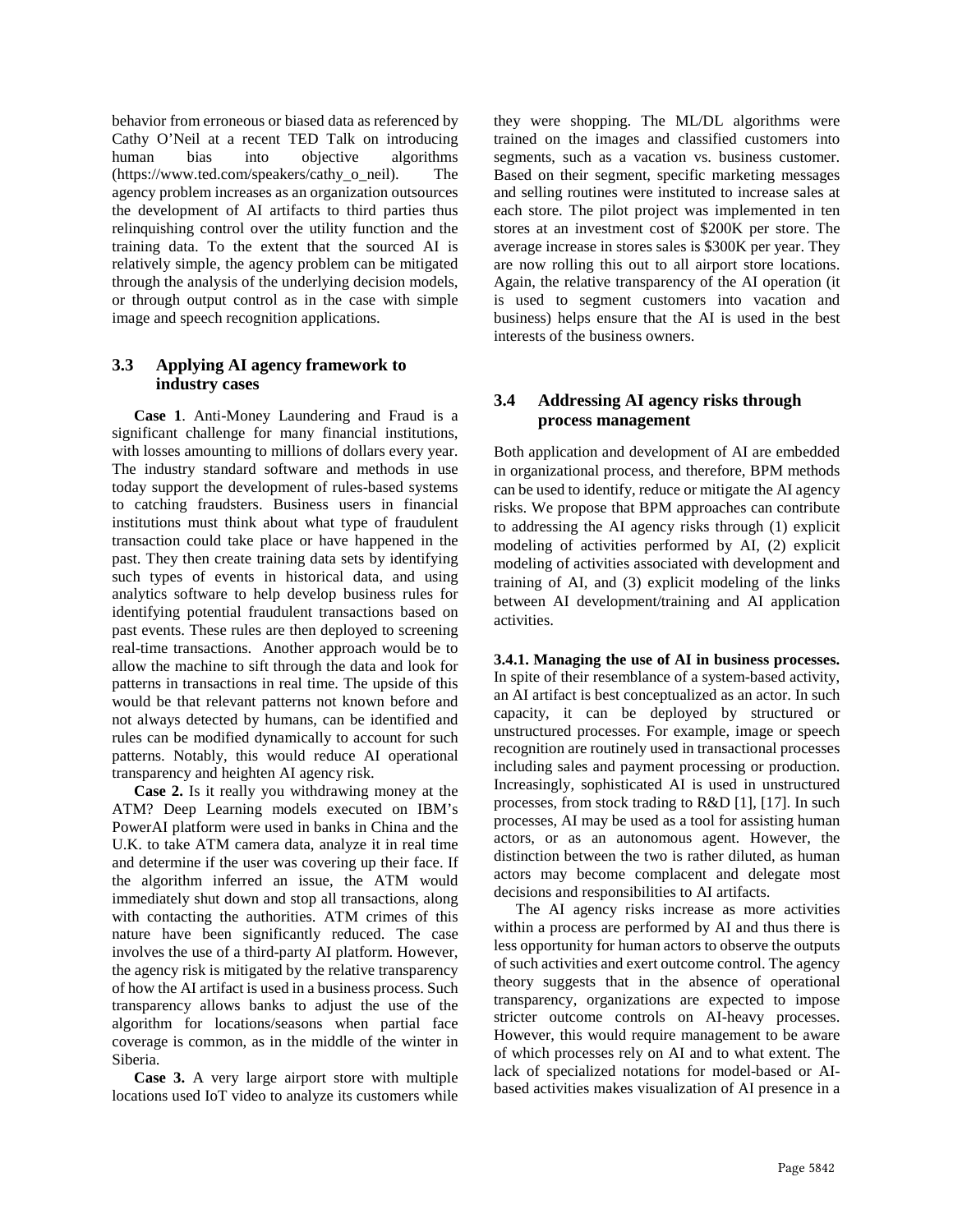process challenging. Another challenge comes from the fact that AI components are often incorporated into larger third-party software applications. Yet, as the number of such components increases, tracing the use of AI is the critical step in mitigating the agency risks presented by AI.

Based on the above discussion, we propose the following:

Proposition 1A: Explicit modeling of AI components in process maps is associated with a more accurate assessment of AI agency risks.

Proposition 1B: Explicit modeling of AI components in process maps is associated with adoption of more strict AI governance mechanisms.

**3.4.2. Managing AI development and training.** Like other actors, human or technology based, AI artifacts evolve over time. Within organizations, the evolution of actors is managed through dedicated business processes, including human resource development and IT development processes. Simple AI artifacts with limited learning capabilities are similar to IT and other technological assets that are designed and developed by humans. However, the design of AI artifacts is not based on the opinions of expert designers but on data. Therefore, in representing and managing AI development processes, special attention needs to be paid to training data, its sources and the governance procedures involved in data selection and validation. Therefore, it is recommended that processes focused on the development of AI and advanced analytics modeling be designed and managed separately from other IT development processes. Similarly, in the case of third party AI, AI acquisition processes may need to include activities not typically included in traditional IT acquisition processes, such as an audit of data sources used for AI training and AI retraining using evolving organizational data.

As AI artifacts develop an increased capacity for continuous and independent learning, AI development and acquisition processes become similar to those used for the management of human resources. Although organizations invest significant resources in training, such training is only partially responsible for the knowledge and skills possessed by their employees. Depending on the position, employees are hired and compensated for their knowledge and skills acquired through their formal and informal education, as well their work experience. Furthermore, employees learn on their jobs and potentially become more valuable to their future employers. In a similar manner, sophisticated AI artifacts are expected to come with pre-existing skills, be trained for a specific job, and be able to learn on the job. Depending on the AI ownership, AI artifacts may also be able to switch employers (in case of third party

AI), and their value is expected to increase with their experience. Like employees, AI artifacts are capable of transferring knowledge within and outside of the organization. Therefore, over time, AI development processes need to include such activities as "resume" checking, onboarding, and making arrangements for non-disclosure of information. Special attention in such processes should be devoted to continuous efforts to maintain goal alignment through performance measurement and intentional retraining.

Based on the above discussion, we propose the following:

Proposition 2A: Organizations with specialized AI development and governance processes are more successful in accurately assessing AI agency risk than organizations that rely on traditional IT development and governance processes.

Proposition 2B: Organizations with specialized AI development and governance processes are more successful in mitigating AI agency risk than organizations that rely on traditional IT development and governance processes.

**3.4.3. Managing autonomous AI learning.** In a traditional approach to business analytics and AI development, AI training is a part of development processes and the trained AI artifact is deployed in a transactional or development process. Data from such processes is then fed back to the development process for future retraining and re-deployment of the AI artifact. In such situations, attention needs to be paid to accurately representing the linkages between development and deployment processes, especially as multiple AI artifacts may be involved and their retraining needs to be coordinated. As AI's ability for independent learning grows, it becomes increasingly critical to trace the environments to which an AI artifact is exposed, and to be able to revert to a pre-exposure state of an artifact if the exposure results in being detrimental to the performance of the artifact.

Based on the above discussion, we propose the following:

Proposition 3A: Ability to trace AI artifact learning through exposure to training data and training environments is associated with a more accurate assessment of AI agency risks.

Proposition 3B: Ability to trace AI artifact learning through exposure to training data and training environments is associated with adoption of stricter AI and data governance mechanisms.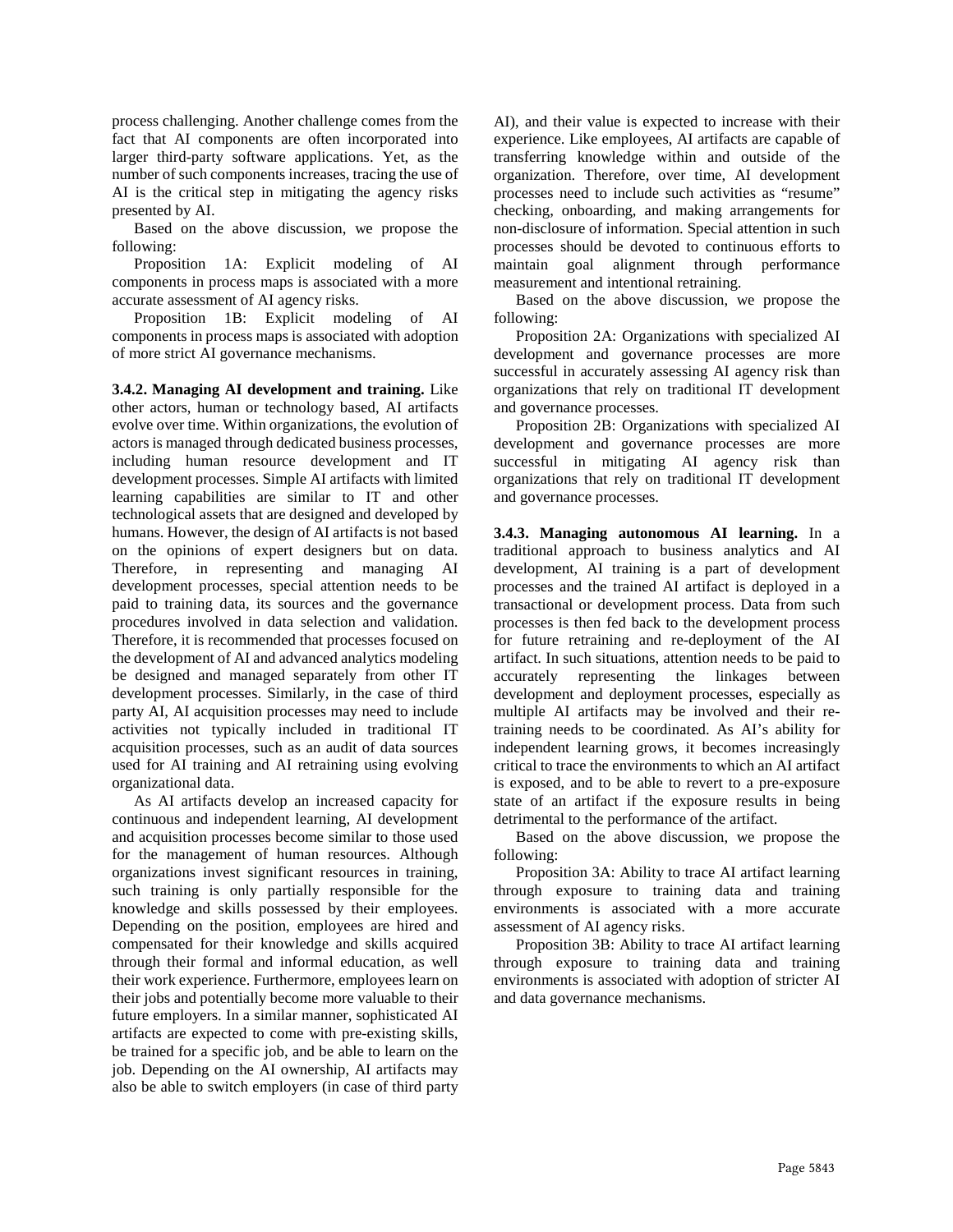### **4 Discussion**

The growth in AI capabilities and their increased deployment in organizational business processes presents opportunities for increased process efficiency and effectiveness. It also creates AI agency risks that need to be mitigated through appropriate AI governance mechanisms.

First, there is a need for theoretical and empirical research of organizational policies as they relate to AI use and governance, as well as on organizational adoption of AI governance mechanisms. While some of the AI governance policies may apply to all organizational processes, some other policies are expected to apply to some, but not other processes. Regulatory environment is expected to have a significant impact on adoption of AI governance policies. However, understanding how inherent process characteristics are related to AI use and AI governance for that process is a fruitful direction for IS research.

Second, there is a need for the development of process modeling standards that would support AI governance. Considering the critical role of data in AI development and training, it is important to represent which process data is used for AI training. It addition, increasing transparency of AI operations calls for explicit notations for activities that rely on machine learning and AI. Finally, there is a need for developing standard processes of AI development, acquisition, and governance that would take into account the unique aspects of AI. IS researchers and practitioners can play an important role in developing and evaluating such standards.

#### **5 Conclusion**

Increase in the autonomy of AI-enabled systems creates AI agency risks. In this paper, we applied agency theory and proposed a framework for the analysis of AI agency risks. The framework suggests that AI agency risks increase as the transparency of AI operations decreases and as the goal alignment between AI and the AI agent decreases (as is the case with third party AI). We further examined how BPM concepts can be applied to analyzing and mitigating AI agency problem.

The paper contributes to the IS research as it highlights the risks associated with AI assimilation within organizational processes and points towards fruitful directions for future research. Such directions include research on AI use and governance in business processes, development of process modeling standards for dealing with AI-enabled activities, and development of industry best practices for AI development, acquisition and governance processes.

#### **6 References**

- [1] McKinsey Global Institute, "Artificial Intelligence: The new digital frontier?," 2017.
- [2] Gartner, "Gartner Says Artificial Intelligence Is a Game Changer for Personal Devices," 2018. [Online]. Available: https://www.gartner.com/newsroom/id/3843263. [Accessed: 02-Mar-2018].
- [3] Rage Frameworks, "The roald to Enterprise AI," 2017. [Online]. Available: https://www.gartner.com/imagesrv/mediaproducts/pdf/rage\_frameworks/rage-frameworks-1- 34JHQ0K.pdf.
- [4] J. McCarthy, M. Minsky, N. Rochester, and C. E. Shannon, "A Proposal for the Dartmouth Summer Research Project on Artificial Intelligence," 1955.
- [5] A. M. Turing, "Computing Machinery and Intelligence," *Mind. A Q. Rev. Psychol. Philos.*, vol. LIX, no. 236, pp. 433–460, 1950.
- [6] S. Russell and peter Norvig, *Artificial Intelligence: A Modern Approach, 3rd Edition | Pearson*, 3rd ed. Pearson, 2010.
- [7] E. Brynjolfsson and A. McAfee, *The second machine age : work, progress, and prosperity in a time of brilliant technologies*. W.W. Norton and Company, 2014.
- [8] S. A. Ross, "The Economic Theory of Agency: The Principal's Problem," *The American Economic Review*, vol. 63. American Economic Association, pp. 134–139, 1976.
- [9] H. L. Tosi, L. R. Gomez-Mejia, and L. R. Gomez-Mejia, "The Decoupling of CEO Pay and Performance: An Agency Theory Perspective," *Adm. Sci. Q.*, vol. 34, no. 2, p. 169, Jun. 1989.
- [10] K. Roth and S. O'Donnell, "Foreign Subsidiary Compensation Strategy: An Agency Theory Perspective.," *Acad. Manag. J.*, vol. 39, no. 3, pp. 678–703, Jun. 1996.
- [11] K. M. Eisenhardt, "Agency and Institutional Theory Explanations: The Case of Retail Sales Compensation.," *Acad. Manag. J.*, vol. 31, no. 3, pp. 488–511, Sep. 1988.
- [12] L. Donaldson and J. H. Davis, "Stewardship Theory or Agency Theory: CEO Governance and Shareholder Returns," *Aust. J. Manag.*, vol. 16, no. 1, pp. 49–64, Jun. 1991.
- [13] K. M. Eisenhardt, "Agency Theory : An Assessment and Review," *Acad. Manag. Rev.*, vol. 14, no. 1, pp. 57–74, 1989.
- [14] J. O. Kephart and W. E. Walsh, "An artificial intelligence perspective on autonomic computing policies," in *Proceedings. Fifth IEEE International Workshop on Policies for Distributed Systems and Networks*, 2004, pp. 3–12.
- [15] W. E. Walsh, G. Tesauro, J. O. Kephart, and R. Das, "Utility functions in autonomic systems," in *International Conference on Autonomic Computing, 2004. Proceedings.*, pp. 70–77.
- [16] K. Maney, "Goldman Sacked: How Artificial Intelligence Will Transform Wall Street,"